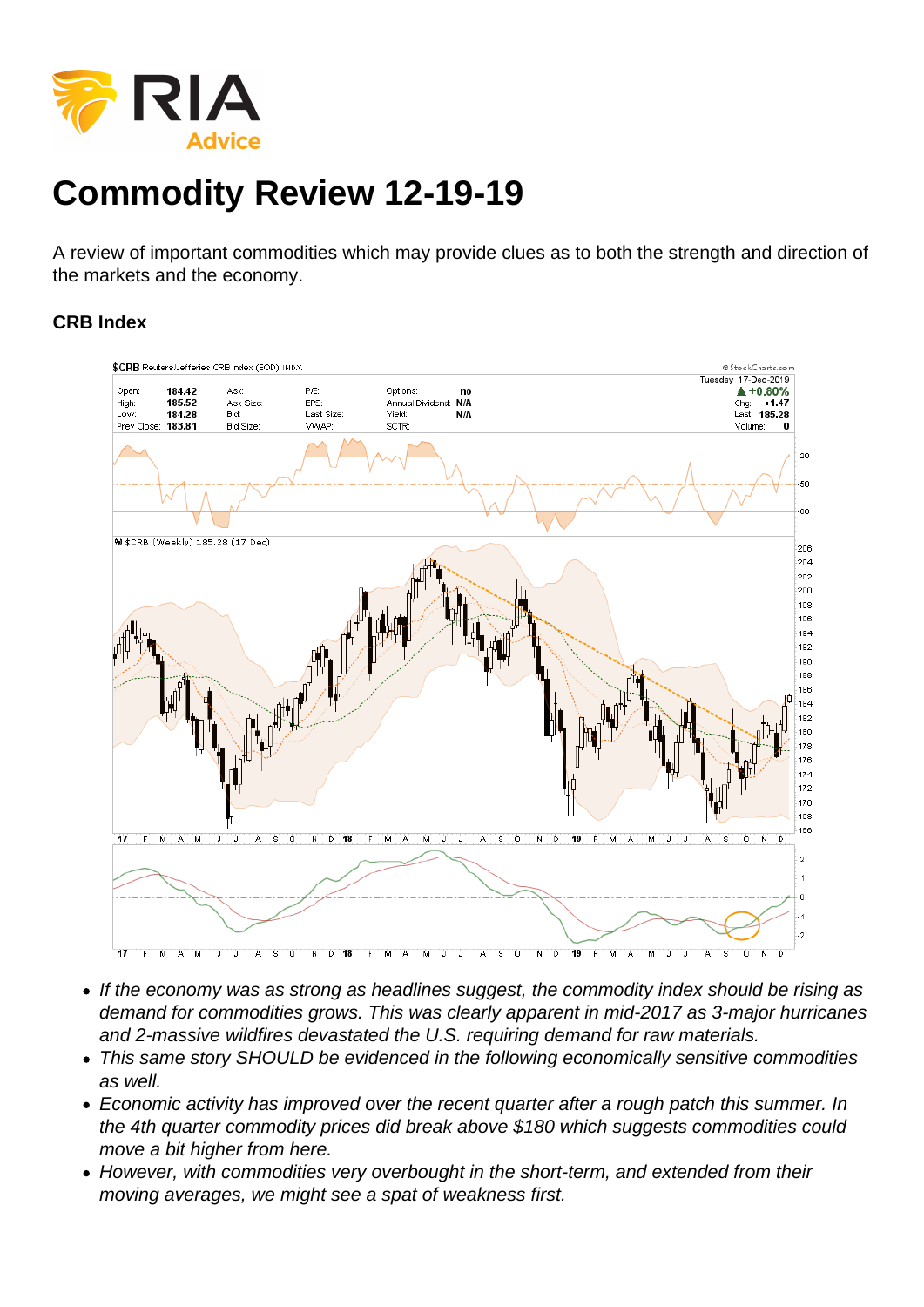- Commodities can be added on a pullback that doesn't violate \$180
- Stop after purchases set at \$178

Copper

- Copper, often called "Dr. Copper" because of its sensitivity to economic demand has remained weak as the rolloff of demand from natural disasters continues.
- We previously stated the overbought condition had been corrected and there is a "buy signal" close to triggering. That buy signal was triggered and copper advanced to the current downtrend.
- We previously recommended a trading position with a tight stop at \$2.50. Take profits on that trade and watch for a break above the downtrend before considering a bigger holding.
- Move stops up to \$2.65 on current positions, but don't be in a rush to add new positions here.

Lumber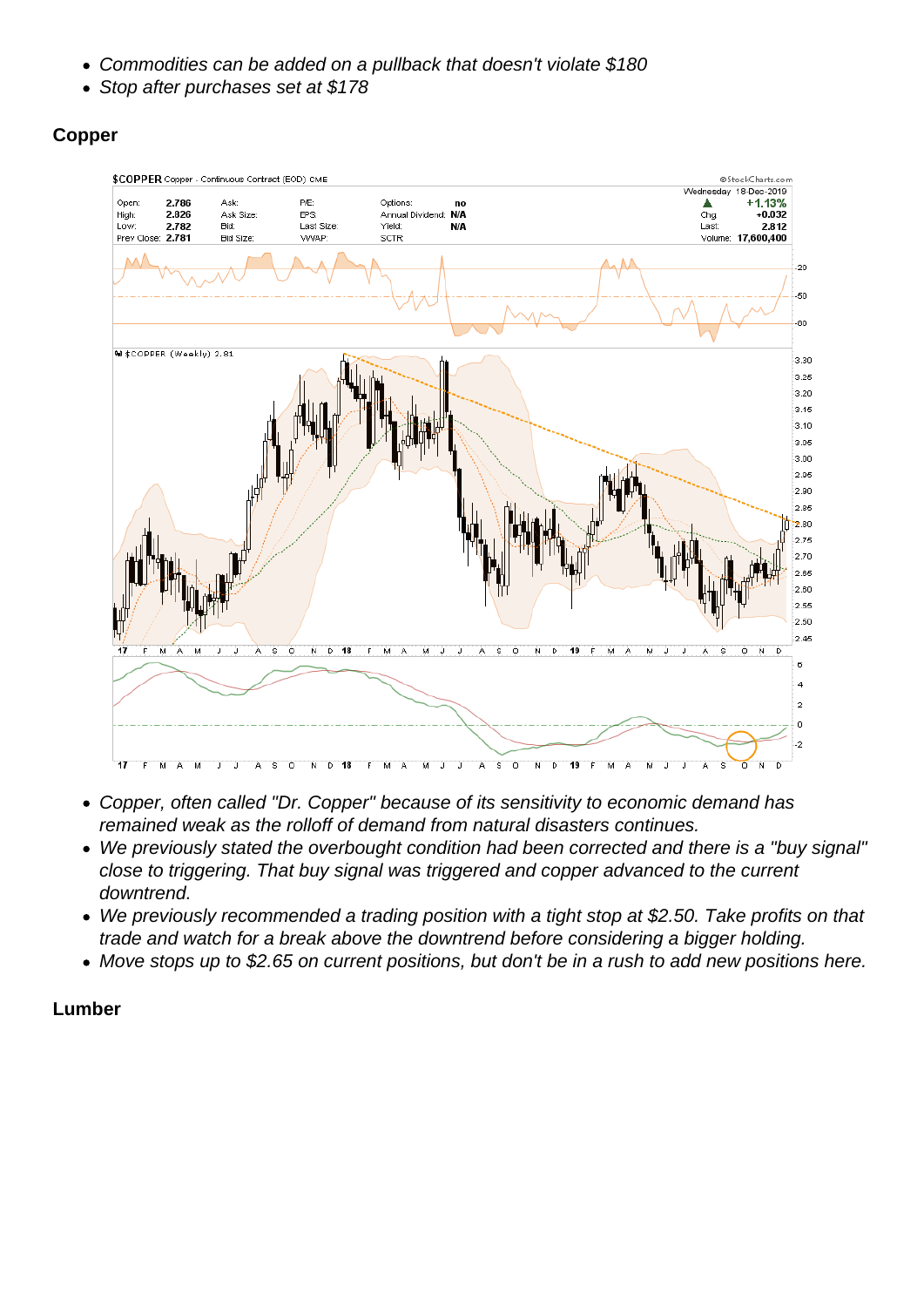- There has been a lot of talk about the strength of the housing market, and home builder stocks have been on fire as of late.
- However, while Lumber broke out of the previous consolidation range, it hasn't gone anywhere yet and the previous deep oversold buy signal is being reversed.
- We previously noted that a break above \$400 would make a trade more interesting, and would confirm a pickup in economic growth. We may be seeing that pick up in growth so we are watching Lumber closely.
- A position can be added with a tight stop at \$380

**Soybeans**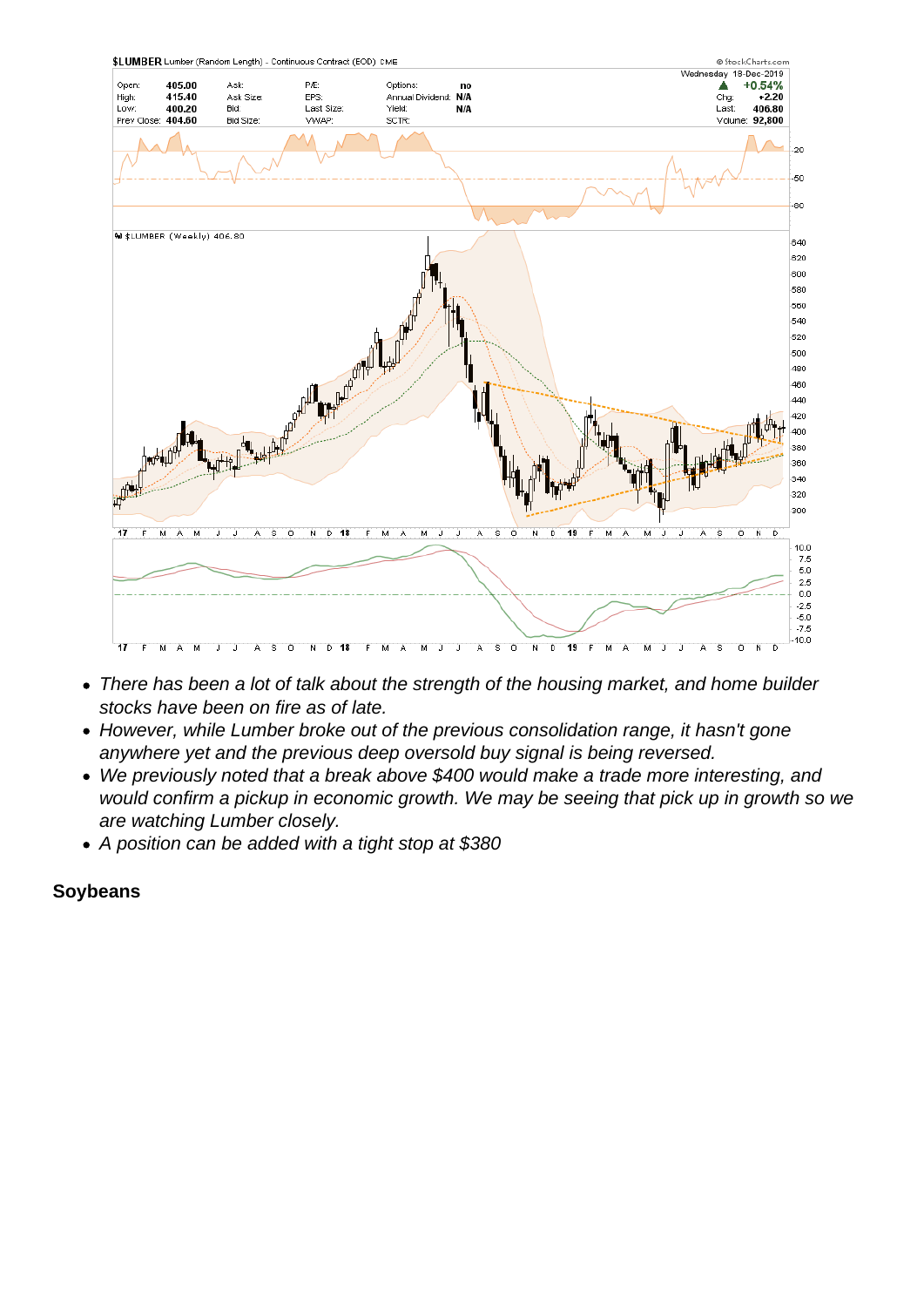- One look at this chart and you can understand why American farmers are filing for bankruptcy. It also makes you question the real "deal" that was cut with China.
- If China was really going to massively accelerate purchases of agricultural products, Soybeans should be hitting all-time highs. Since they remain bound to a lower trading range, the question that should be asked is what traders know that you don't.
- Soybeans are extremely overbought and the risk is to the downside if China doesn't meet their goals, which I suspect they won't.
- A break above \$940 makes Soybeans much more interesting, but the current risk/reward doesn't suggest a trade.
- No trade recommended.

US Dollar Index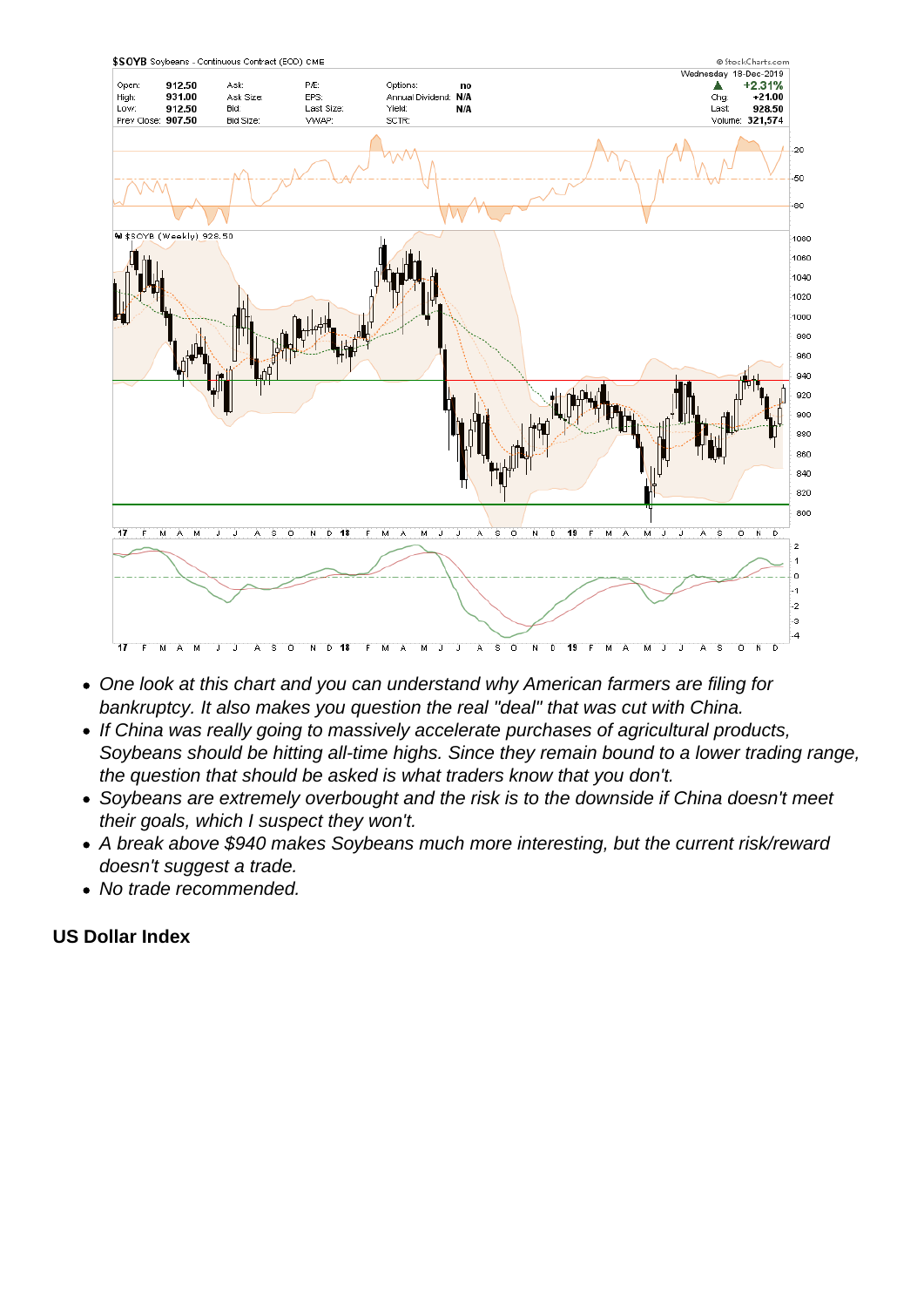- With roughly 40-50% of corporate profits coming from exports, all commodities globally traded in dollars, and the dollar impact on the bond market, this is a key measure to watch.
- We suspect, as Michael [wrote yesterday,](https://realinvestmentadvice.com/what-we-are-not-being-told-about-the-trade-deal/) that the "real deal" with China is a "devaluation of the dollar."
- With the dollar breaking important support there is risk to downside to \$91-92.
- With the Fed upping their "QE, but not QE" game, that also could very well negatively impact the dollar.
- No long trade on the dollar, but look to commodities, oil, and gold.

10-Year Interest Rates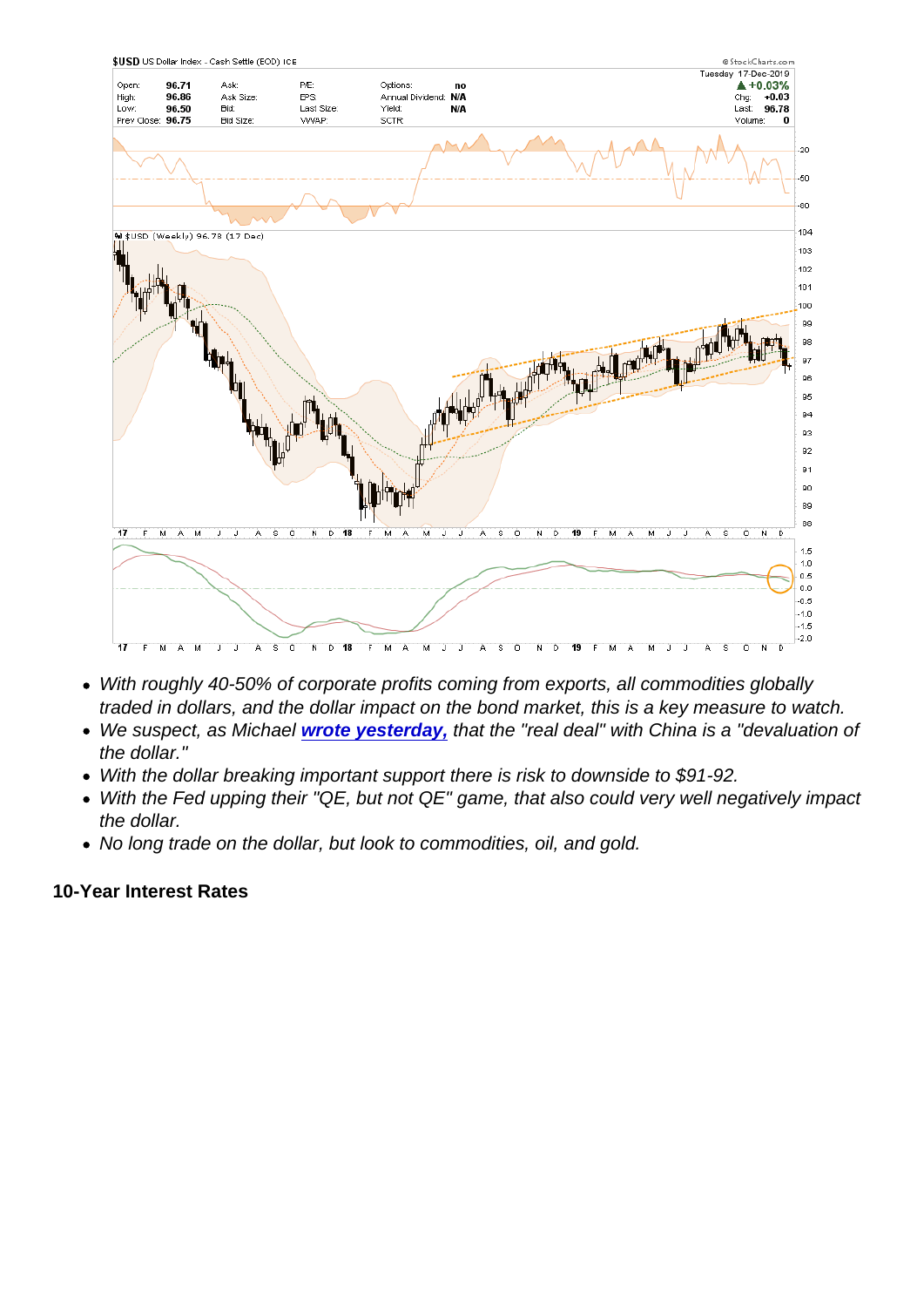- The "trade war" and "strong dollar" has pushed a lot of money into the U.S. Treasury market over the last year pushing rates to multi-year lows.
- We have discussed the extreme overbought condition needed to be reversed and are well into the process of that correction.
- It is unlikely that rates can rise too far before they begin to impact an already weak economy, but an initial retracement back to 2.1% is likely. A weekly close above 1.9% will signal a move higher is coming.
- Wait for a retracement to resistance before adding more bond exposure to portfolios.

Gold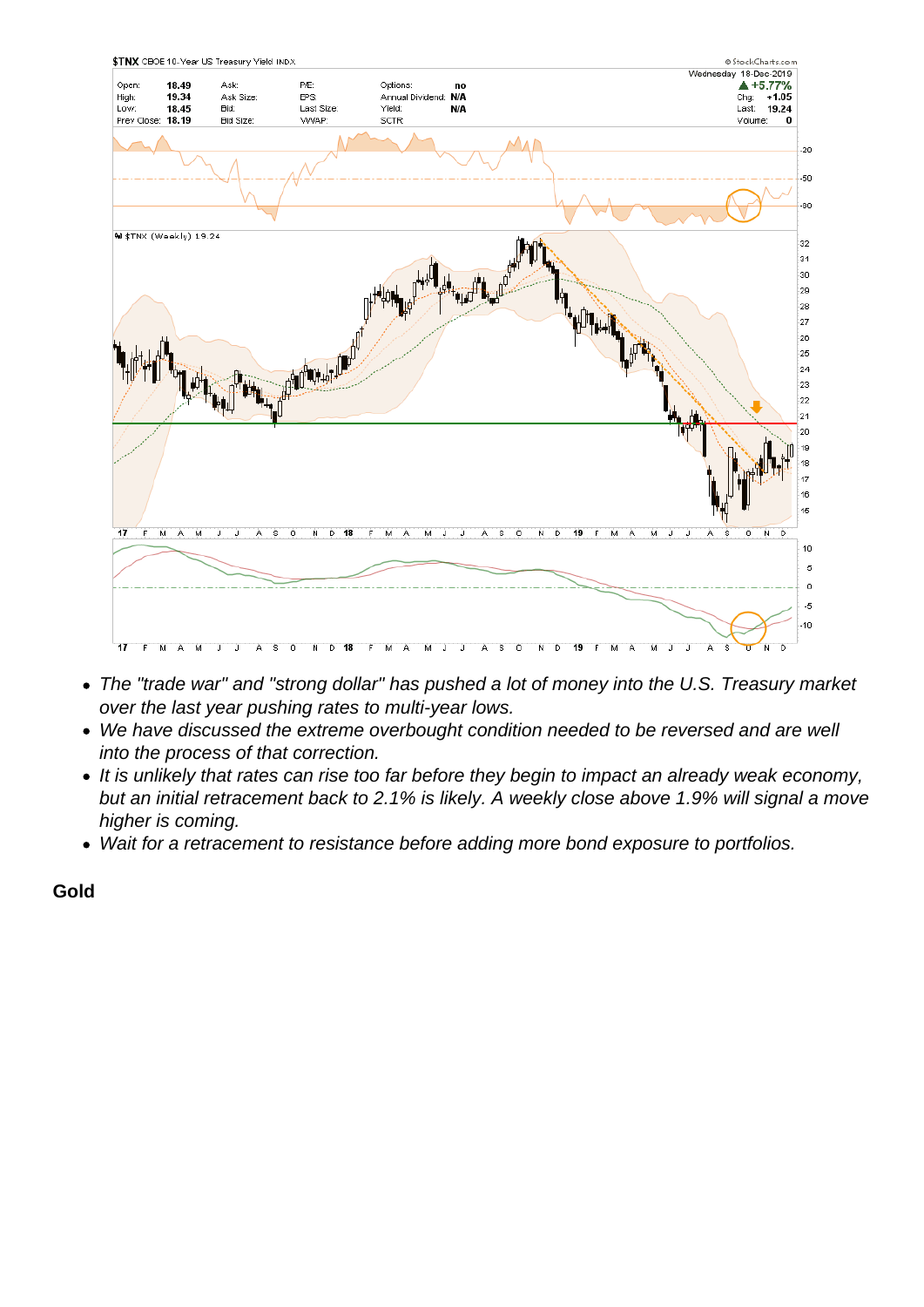- We previously sold half of our position to protect gains, and recently added back into our position with Gold holding important support at \$1470.
- Gold has triggered a short-term sell signal, so support at \$1425 needs to hold for the time being while the overbought condition is reversed.
- Hold positions and wait for a completion of the corrective process. If the dollar does indeed weaken as expected we should see gold reverse and break out of the current downtrend.
- Maintain at stop-loss at \$1425

Oil - Black Gold